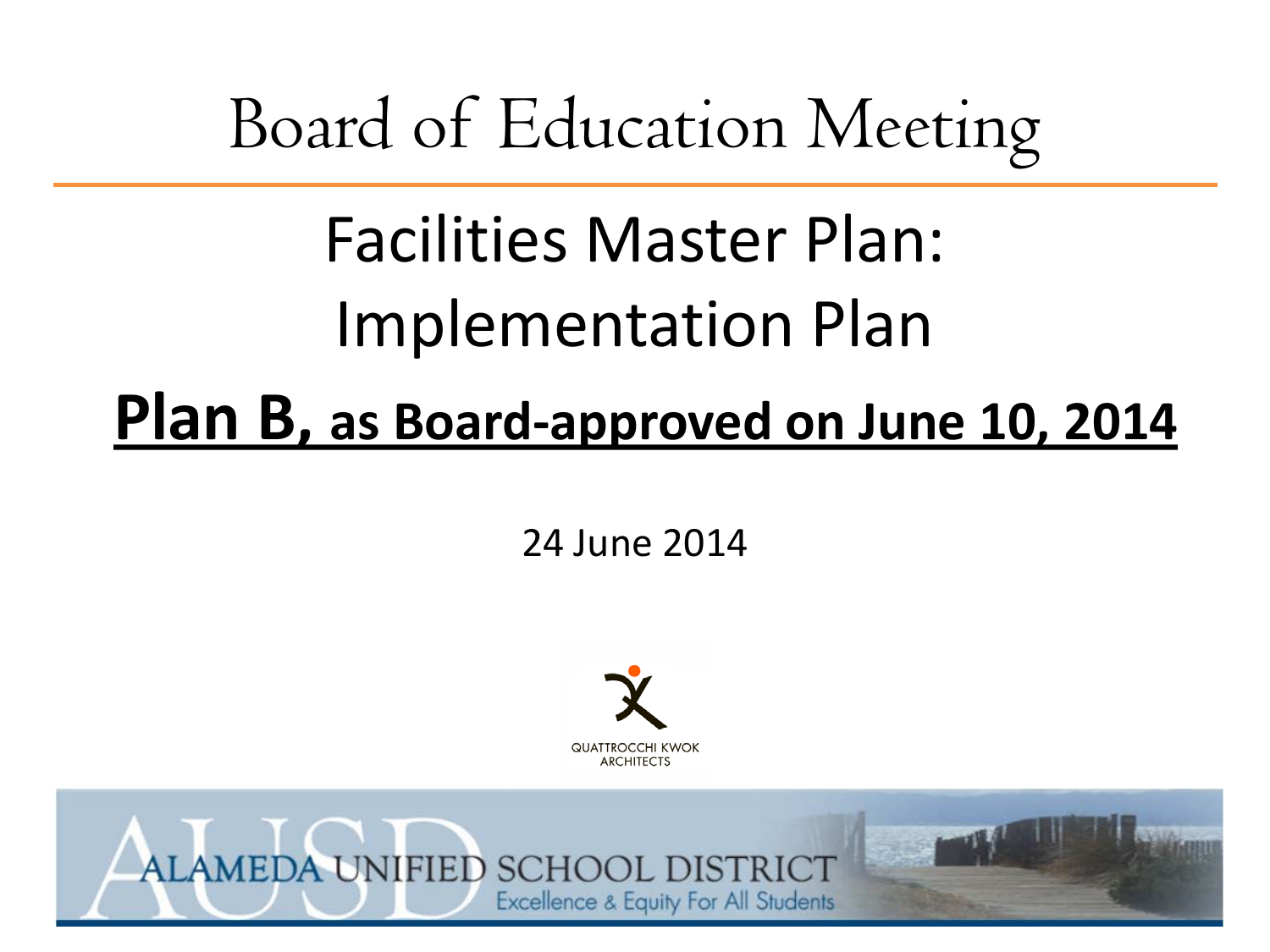Implementation Plan: Plan B-June 10<sup>th</sup> The Board took action to approve the Implementation Plan B on June 10, 2014. The document presented tonight reflects the Board discussion and approval of the Implementation Plan B.

*"Focus on Elementary and Middle Schools, with High Schools delayed to the future"*

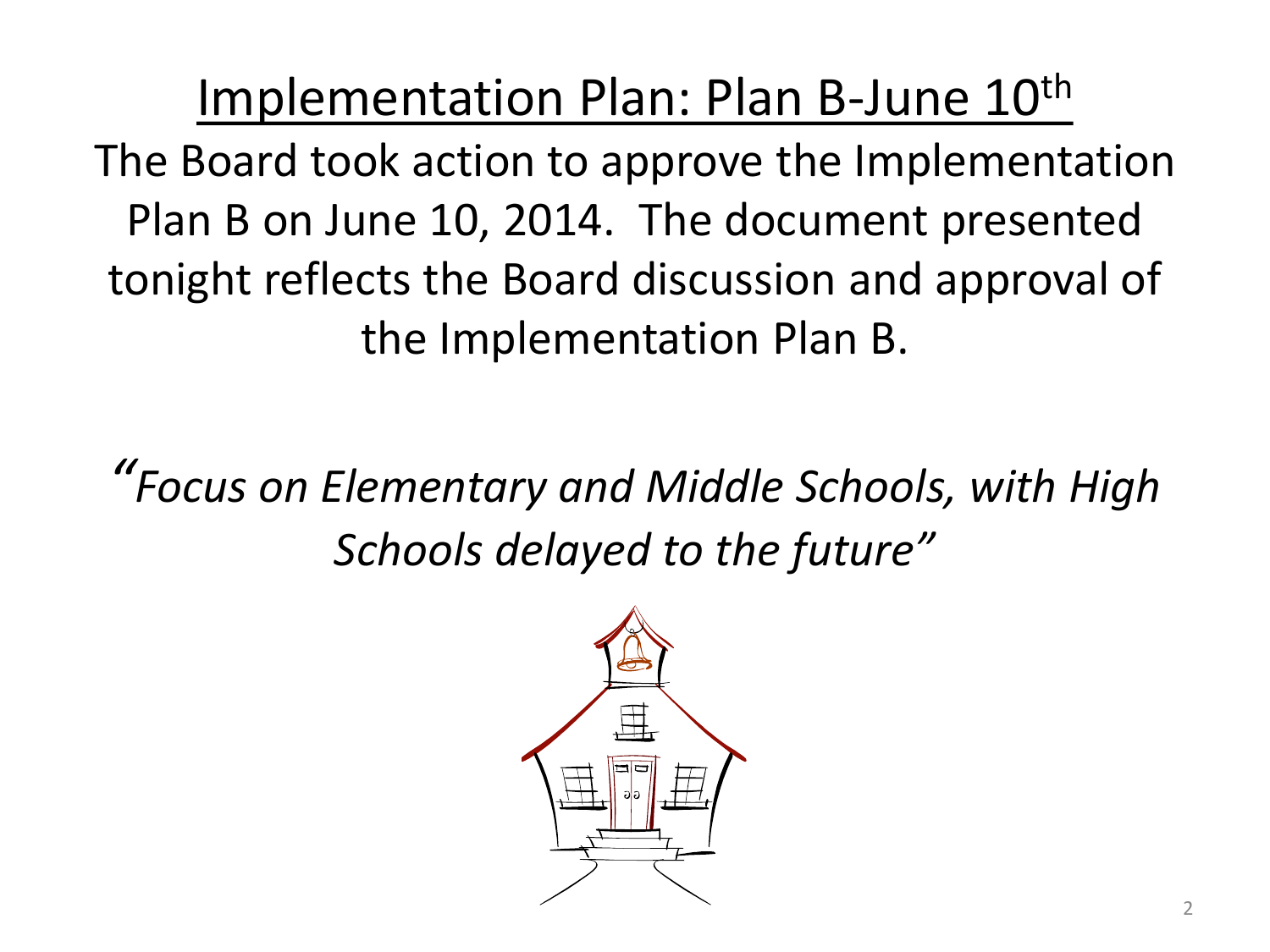# Overview of Implementation Plan B-June 10<sup>th</sup>

## Maximized Impact at Elementary & Middle Schools

- Focus on spaces that impact students
- $\triangleright$  Respond to site specific demographic growth at 5 years (2019-2020)
- $\triangleright$  Correct most critical infrastructure (plumbing, mechanical & electrical) and most critical accessibility issues
- Respond to curriculum requirements for science spaces
- $\triangleright$  Improve fencing and security lighting
- $\triangleright$  Power, data (technology) and communication systems upgrades
- $\triangleright$  Repair or replace exterior doors, windows and roofs where critical
- $\triangleright$  Energy efficient upgrades in all new and modernized spaces
- $\triangleright$  Assess the viability of implementing elements from the proposed draft Solar Master Plan when reviewing major construction projects

## Charter Schools

- $\triangleright$  Improve fencing and security lighting
- $\triangleright$  Power, data (technology) and communication systems upgrades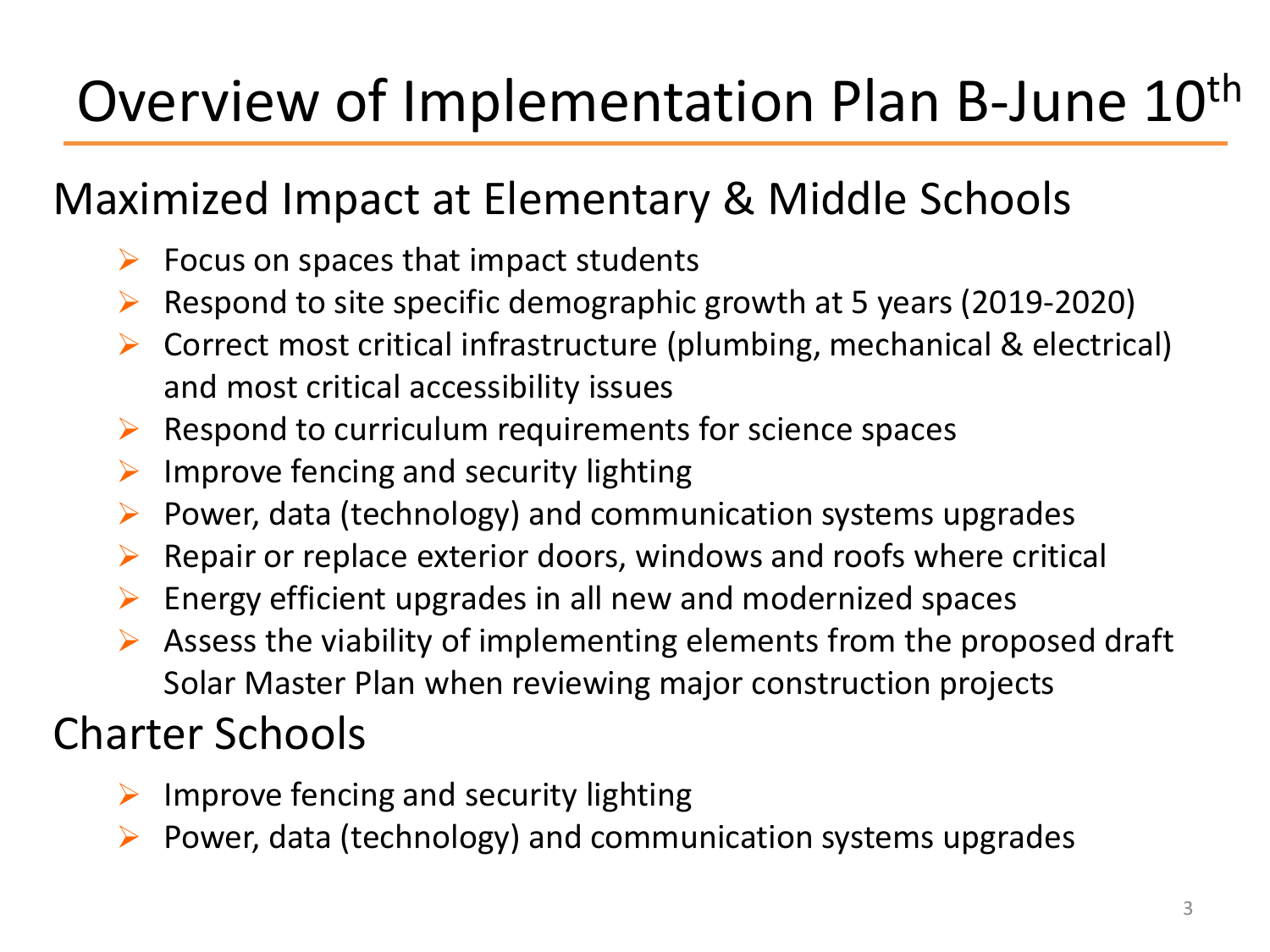## School Site Specific Improvements

### **MIDDLE SCHOOLS**

Lincoln Middle School Growth: -76 Net Clsrm Chg: 0 \$6.7 M

- Modernize one science and one computer lab
- $\triangleright$  Technology, communication & safety/security
- $\triangleright$  Critical mechanical, electrical, roofing and accessibility improvements

#### Wood Middle School Growth: 4 Net Clsrm Chg: 0 \$4.5 M

- $\triangleright$  New three classroom STEAM (science, technology, engineering, art and math) building
- Remove portables
- Technology, communication & safety/security
- $\triangleright$  Critical mechanical, electrical, roofing and accessibility improvements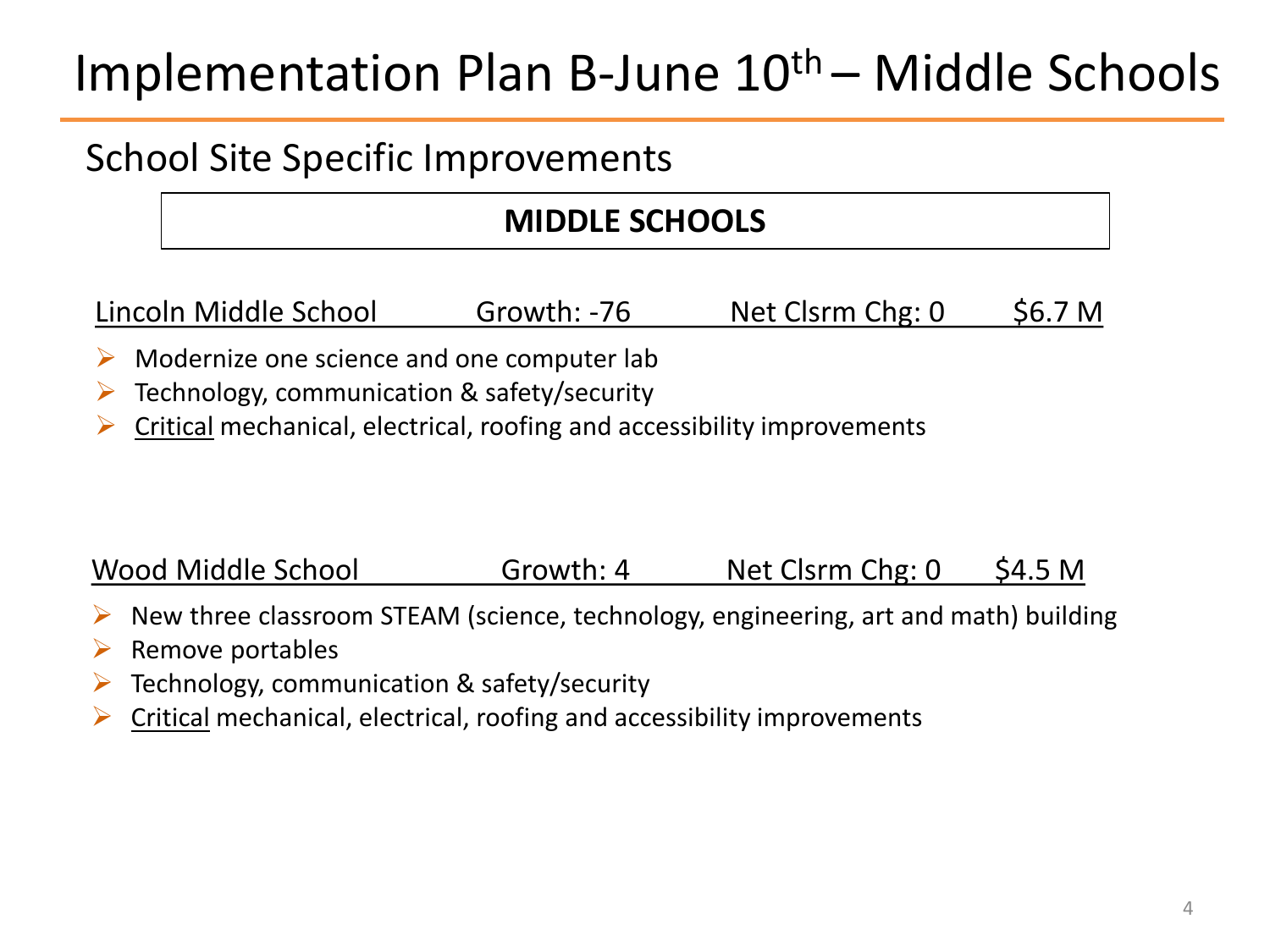## School Site Specific Improvements

### **ELEMENTARY SCHOOLS**

Bay Farm Elem School Growth: 97 Net Clsrm Chg: 4 \$6.3 M

- $\triangleright$  New four classroom building
- $\triangleright$  Technology, communication & safety/security
- $\triangleright$  Critical mechanical, electrical and accessibility improvements

#### Earhart Elem School Growth: 43 Net Clsrm Chg: 2 \$6.3 M

- $\triangleright$  New six classroom building
- $\triangleright$  Remove four portables
- $\triangleright$  Technology, communication & safety/security
- $\triangleright$  Critical mechanical, electrical and accessibility improvements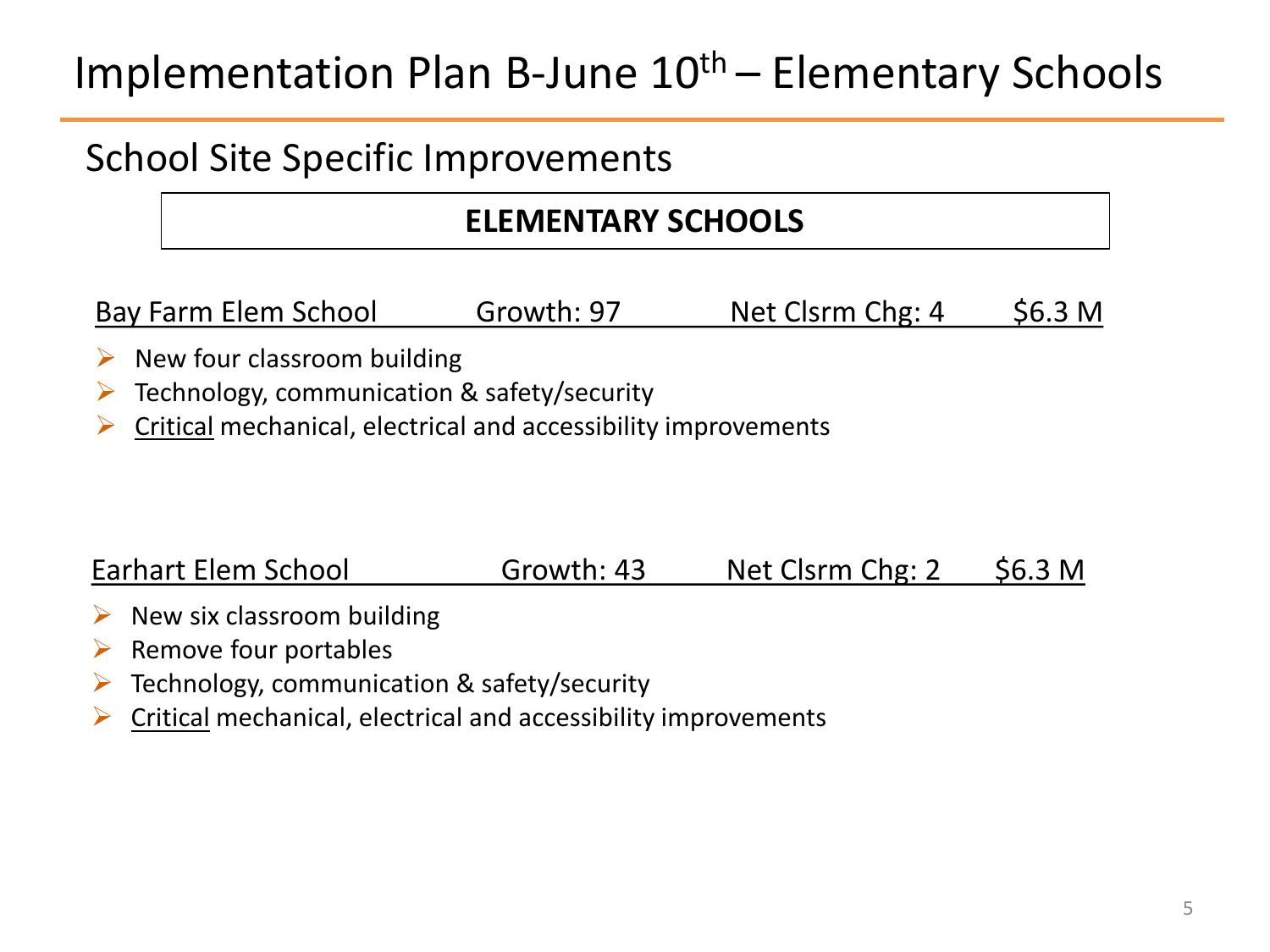### School Site Specific Improvements

### **ELEMENTARY SCHOOLS**

Edison Elem School Growth: 24 Net Clsrm Chg: 1 \$6.4 M

- Comprehensive classrooms modernization
- $\triangleright$  One new classroom
- $\triangleright$  Technology, communication & safety/security
- $\triangleright$  Critical mechanical, electrical and accessibility improvements

#### Franklin Elem School Growth: 24 Net Clsrm Chg: 1 \$3.7 M

- $\triangleright$  One reconfigured science classroom
- $\triangleright$  Three new kindergarten classrooms
- $\triangleright$  Remove two modular and portable classrooms
- Technology, communication & safety/security
- Critical mechanical, electrical and accessibility improvements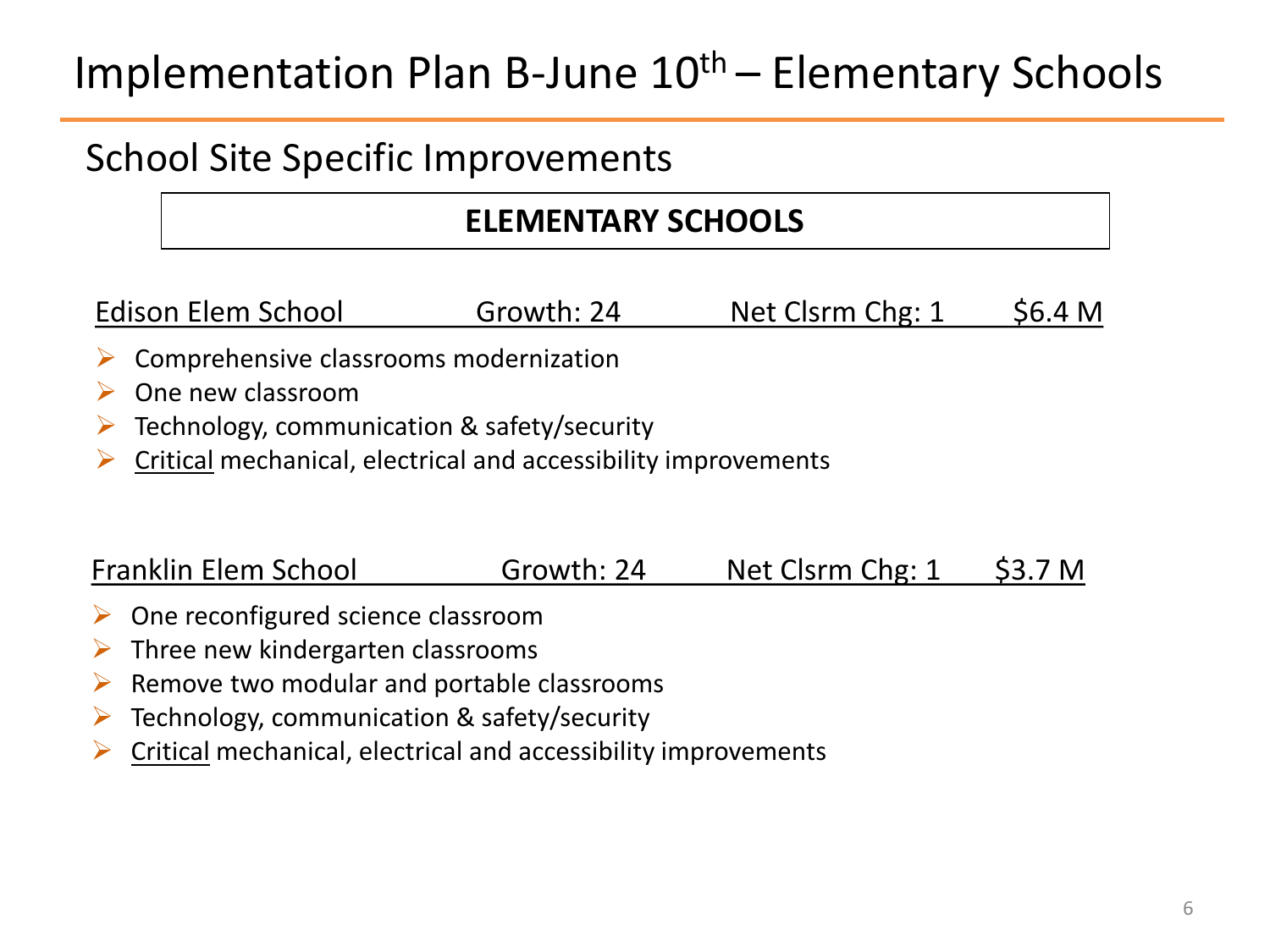## School Site Specific Improvements

### **ELEMENTARY SCHOOLS**

| Haight Elem School | Growth: 51 | Net Clsrm Chg: 2 | \$4.3 M |
|--------------------|------------|------------------|---------|
|--------------------|------------|------------------|---------|

- $\triangleright$  Reconfigure east wing into one new science classroom and four kindergarten classrooms
- $\triangleright$  Build two new classrooms
- $\triangleright$  Technology, communication & safety/security
- Critical mechanical, electrical and accessibility improvements

#### Lum Elem School Growth: 103 Net Clsrm Chg: 4 \$6.5 M

- $\triangleright$  Build one new science classroom
- $\triangleright$  Build three new kindergarten classrooms
- $\triangleright$  Technology, communication & safety/security
- Critical mechanical, electrical and accessibility improvements

#### Maya Lin School Growth: 41 Net Clsrm Chg: 0 \$4.9 M

- Modernize two existing kindergarten classrooms
- $\triangleright$  Comprehensive window replacement
- $\triangleright$  Technology, communication & safety/security
- Critical mechanical, electrical and accessibility improvements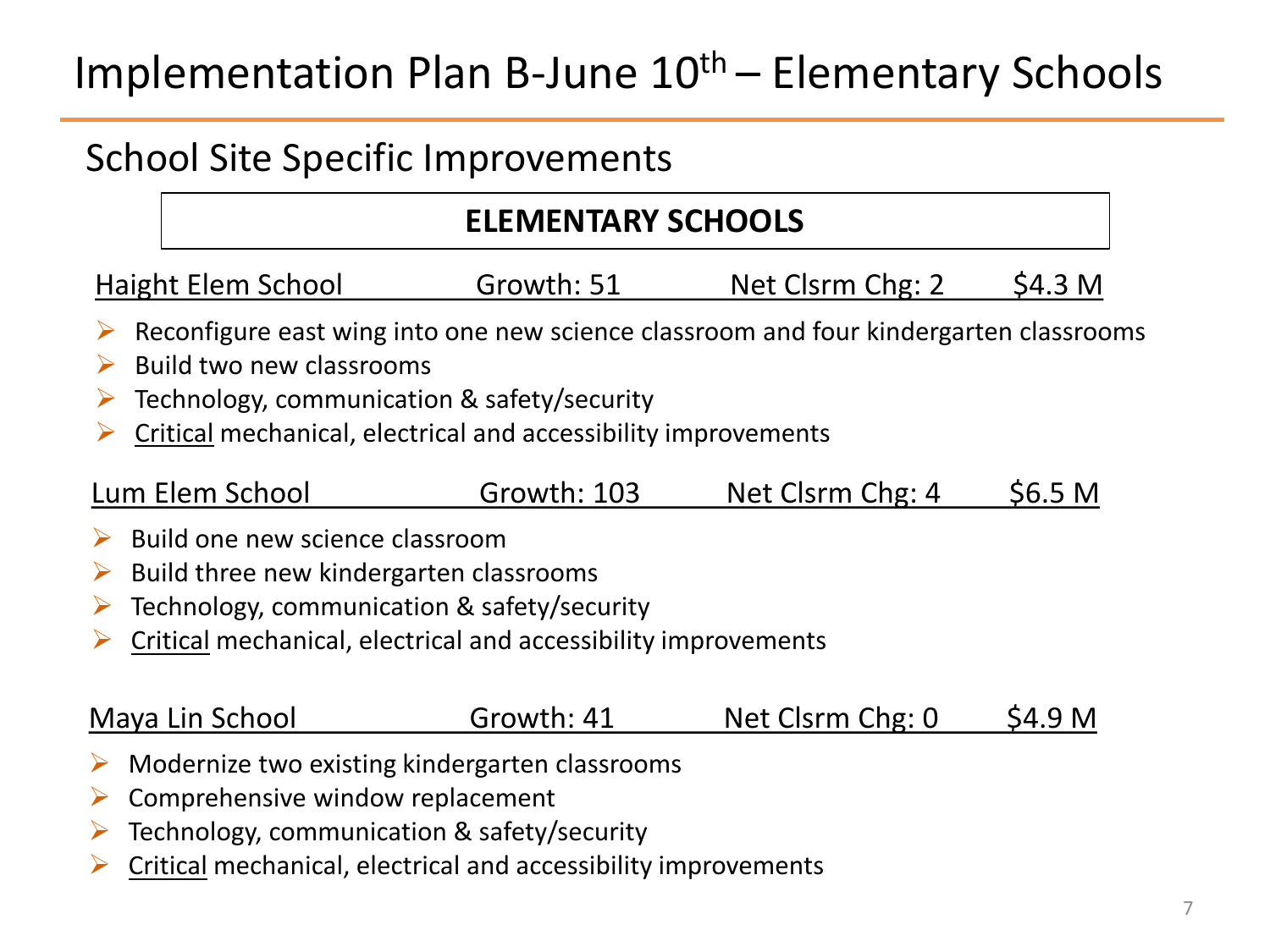## School Site Specific Improvements

### **ELEMENTARY SCHOOLS**

| Otis Elem School | Growth: 104 | Net Clsrm Chg: 4 | \$6.4 M |
|------------------|-------------|------------------|---------|
|------------------|-------------|------------------|---------|

- $\triangleright$  Modernize two existing kindergarten classrooms
- $\triangleright$  Build six new classrooms, remove two portables
- $\triangleright$  Technology, communication & safety/security
- Critical mechanical, electrical and accessibility improvements

#### Paden Elem School Growth: -5 Net Clsrm Chg: 0 \$3.7 M

- $\triangleright$  Reconfigure one new science classroom
- $\triangleright$  Modernize existing classrooms
- $\triangleright$  Technology, communication & safety/security
- Critical mechanical, electrical and accessibility improvements

#### Ruby Bridges Elem School Growth: -43 Net Clsrm Chg: 0 \$1.3 M

- Reconfigure one existing classroom into one science classroom
- $\triangleright$  Technology, communication & safety/security
- $\triangleright$  Critical mechanical, electrical and accessibility improvements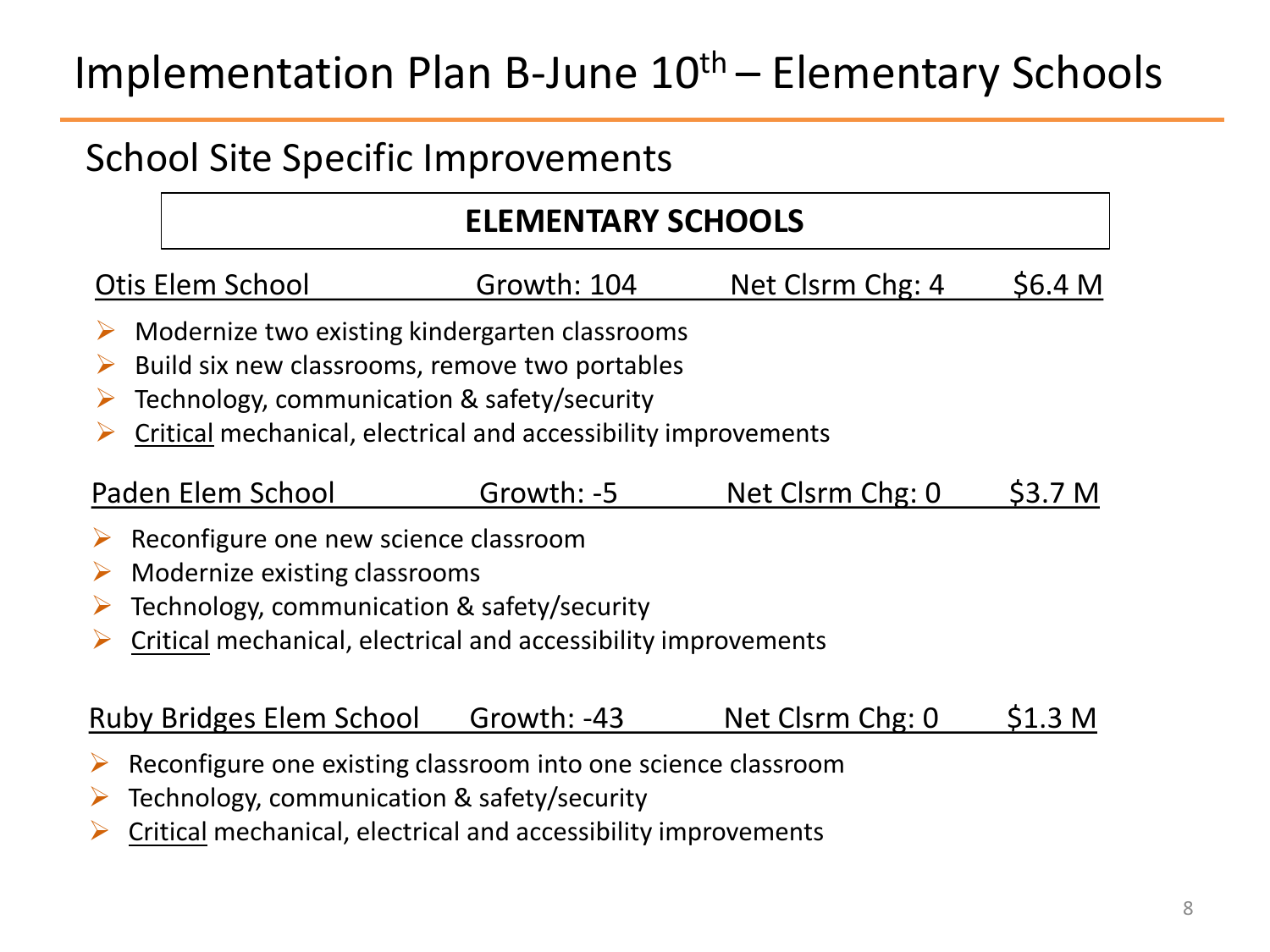## Implementation Plan B-June  $10<sup>th</sup>$  – Charter Schools

## School Site Specific Improvements

### **CHARTER SCHOOLS**

ACLC/Nea at Woodstock Growth: n/a Net Clsrm Chg: 0 \$2.3 M

- $\triangleright$  Technology, communication & safety/security
- $\triangleright$  Critical mechanical, electrical and accessibility improvements

Academy of Alameda Growth: n/a Net Clsrm Chg: 0 \$1.4 M

- Technology, communication & safety/security
- Critical mechanical, electrical and accessibility improvements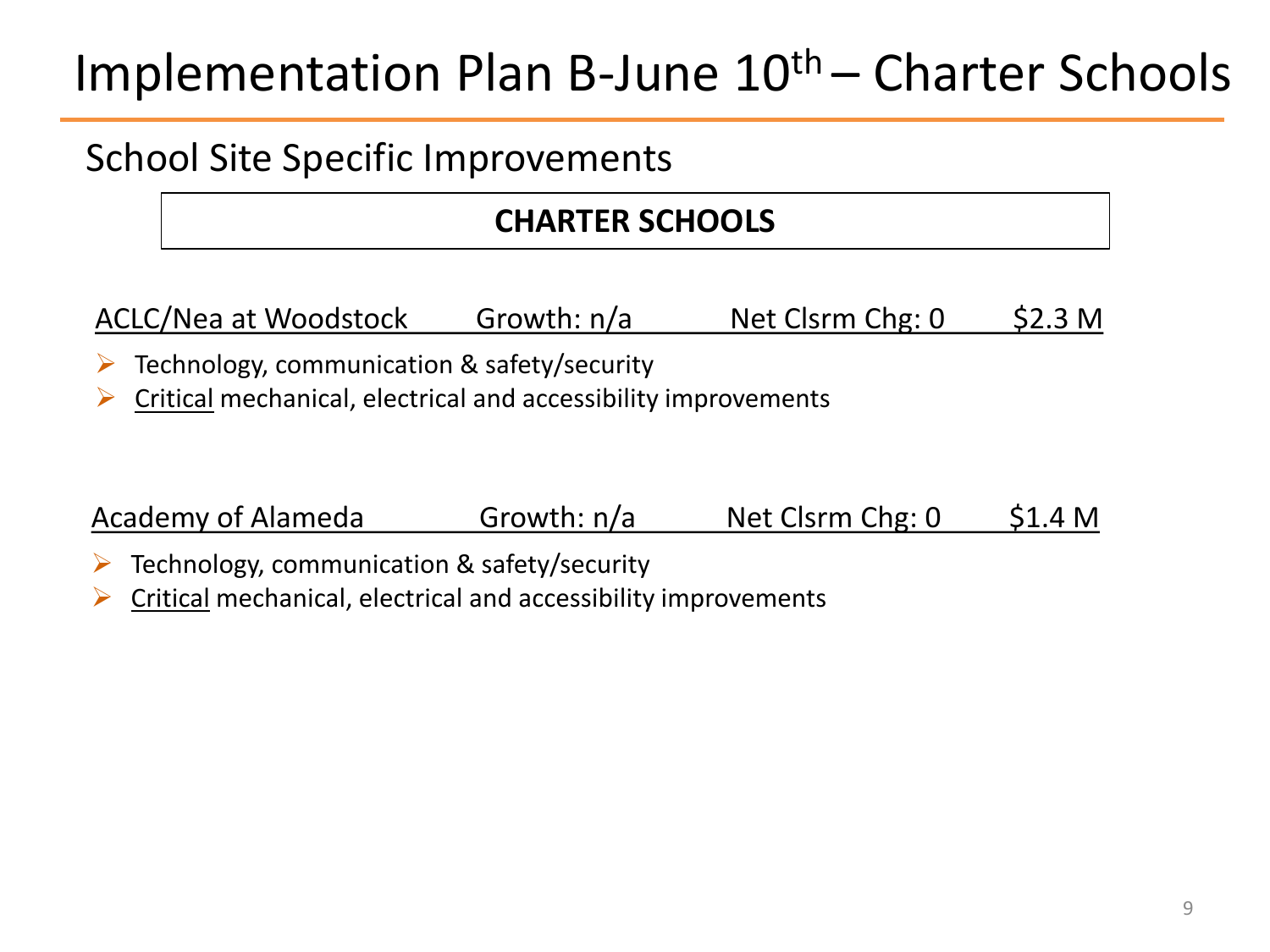## Implementation Plan B-June  $10<sup>th</sup>$  – High Schools

## School Site Specific Improvements – Pending future approval

### **HIGH SCHOOLS**

| Alameda High School                                                                                                                                                                                                                                                                                                                                                                                                                 | Growth: 195 | Net Clsrm Chg: 8  | \$44.0 M            |                                                                                     |
|-------------------------------------------------------------------------------------------------------------------------------------------------------------------------------------------------------------------------------------------------------------------------------------------------------------------------------------------------------------------------------------------------------------------------------------|-------------|-------------------|---------------------|-------------------------------------------------------------------------------------|
| Structural Rehab of all Historic Alameda HS buildings<br>Comprehensive restoration of Historic Alameda HS and Technical Arts buildings<br>Create 9 fully modernized science classrooms in HAHS East Wing<br>Renovate HAHS Central Avenue façade<br>➤<br>Remove debris fence from HAHS buildings<br>➤<br>Technology, communication & safety/security<br>➤<br>Critical mechanical, electrical, roofing and accessibility improvements |             |                   |                     | High<br><b>Schools</b><br>on hold<br>pending<br><b>Board</b><br>future<br>decisions |
| Encinal High School                                                                                                                                                                                                                                                                                                                                                                                                                 | Growth: 286 | Net Clsrm Chg: 12 | \$39.5 <sub>M</sub> | and                                                                                 |
| Complete classroom reconfiguration of 100/200 wings                                                                                                                                                                                                                                                                                                                                                                                 |             |                   |                     | actions                                                                             |
| Build two new 2 story 400 classroom wings for growth<br>➤                                                                                                                                                                                                                                                                                                                                                                           |             |                   |                     | for scope                                                                           |
| Complete science classrooms modernization/reconfiguration                                                                                                                                                                                                                                                                                                                                                                           |             |                   | of work.            |                                                                                     |
| Modernize 600 wing and restrooms throughout campus<br>➤                                                                                                                                                                                                                                                                                                                                                                             |             |                   |                     |                                                                                     |
| Modernize existing Gym Locker Rooms<br>➤                                                                                                                                                                                                                                                                                                                                                                                            |             |                   |                     |                                                                                     |
| Science and computer lab modernization at Library/Media Center<br>➤                                                                                                                                                                                                                                                                                                                                                                 |             |                   |                     |                                                                                     |
| $\triangleright$ Technology, communication & safety/security                                                                                                                                                                                                                                                                                                                                                                        |             |                   |                     |                                                                                     |

Critical mechanical, electrical, roofing and accessibility improvements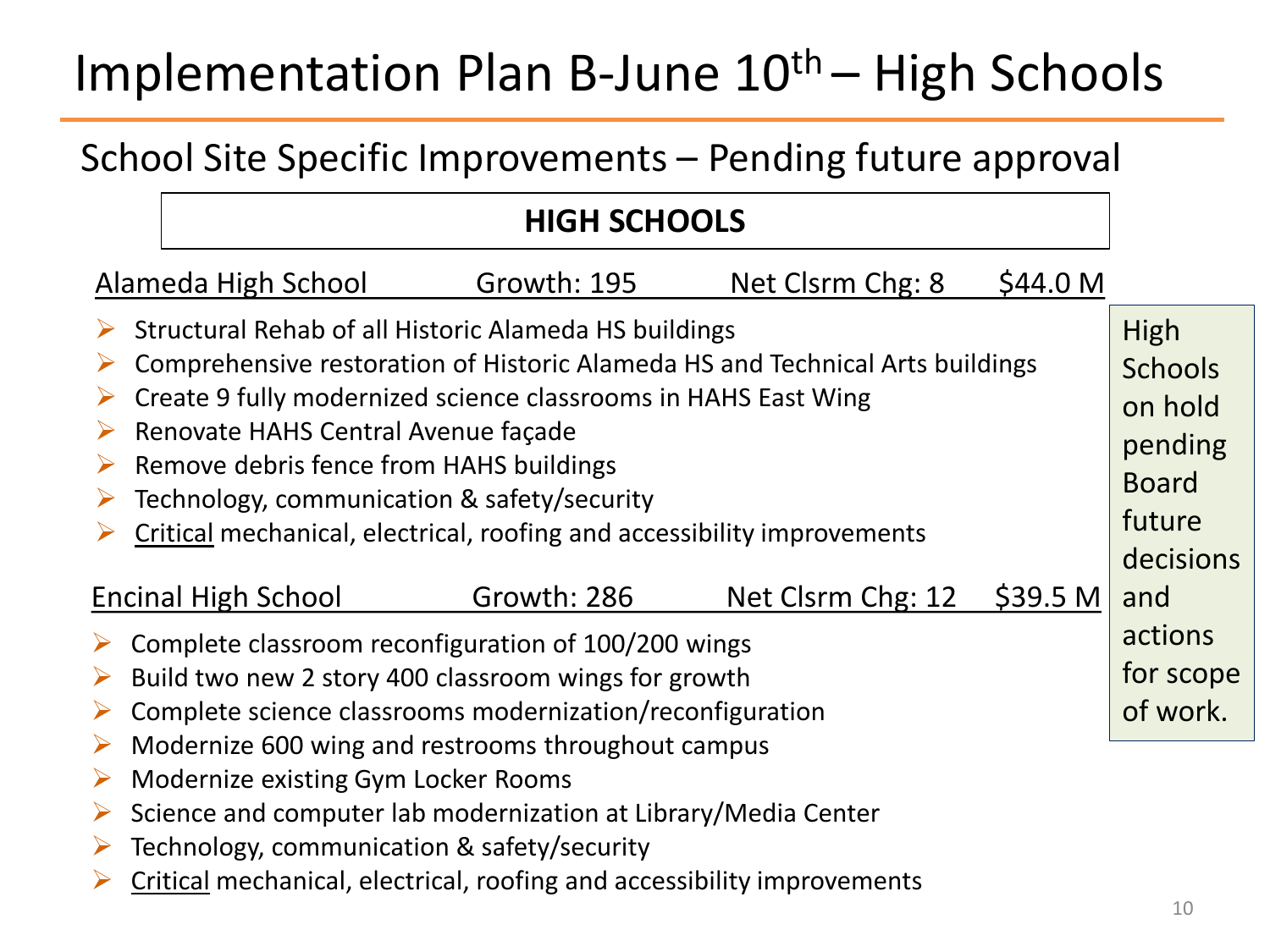## Implementation Plan B-June  $10<sup>th</sup>$  – High Schools

## School Site Specific Improvements – Pending future approval

### **HIGH SCHOOLS**

| <b>ASTI High School</b>                                                                                                     | Growth: 14 | Net Clsrm Chg: 1 | \$1.0 M   |                |
|-----------------------------------------------------------------------------------------------------------------------------|------------|------------------|-----------|----------------|
| Expand into and modernize current College of Alameda portable classroom<br>➤<br>Toilet room improvements                    |            |                  |           | High<br>School |
| Technology, communication & safety/security                                                                                 |            |                  |           | on hold        |
| Critical mechanical, electrical, roofing and accessibility improvements                                                     |            |                  | pending   |                |
|                                                                                                                             |            |                  |           | <b>Board</b>   |
| <b>WCDC/Island High School</b>                                                                                              | Growth: -9 | Net Clsrm Chg: 0 | \$5.7 M   | future         |
| Comprehensive classrooms modernization<br>➤                                                                                 |            |                  |           | decisions      |
| Reconfigure existing space into two career technical education (CTE) type classrooms<br>➤                                   |            |                  |           | and            |
| Technology, communication & safety/security<br>➤<br>Critical mechanical, electrical, roofing and accessibility improvements |            |                  | actions   |                |
|                                                                                                                             |            |                  | for scope |                |
|                                                                                                                             |            |                  |           | of work.       |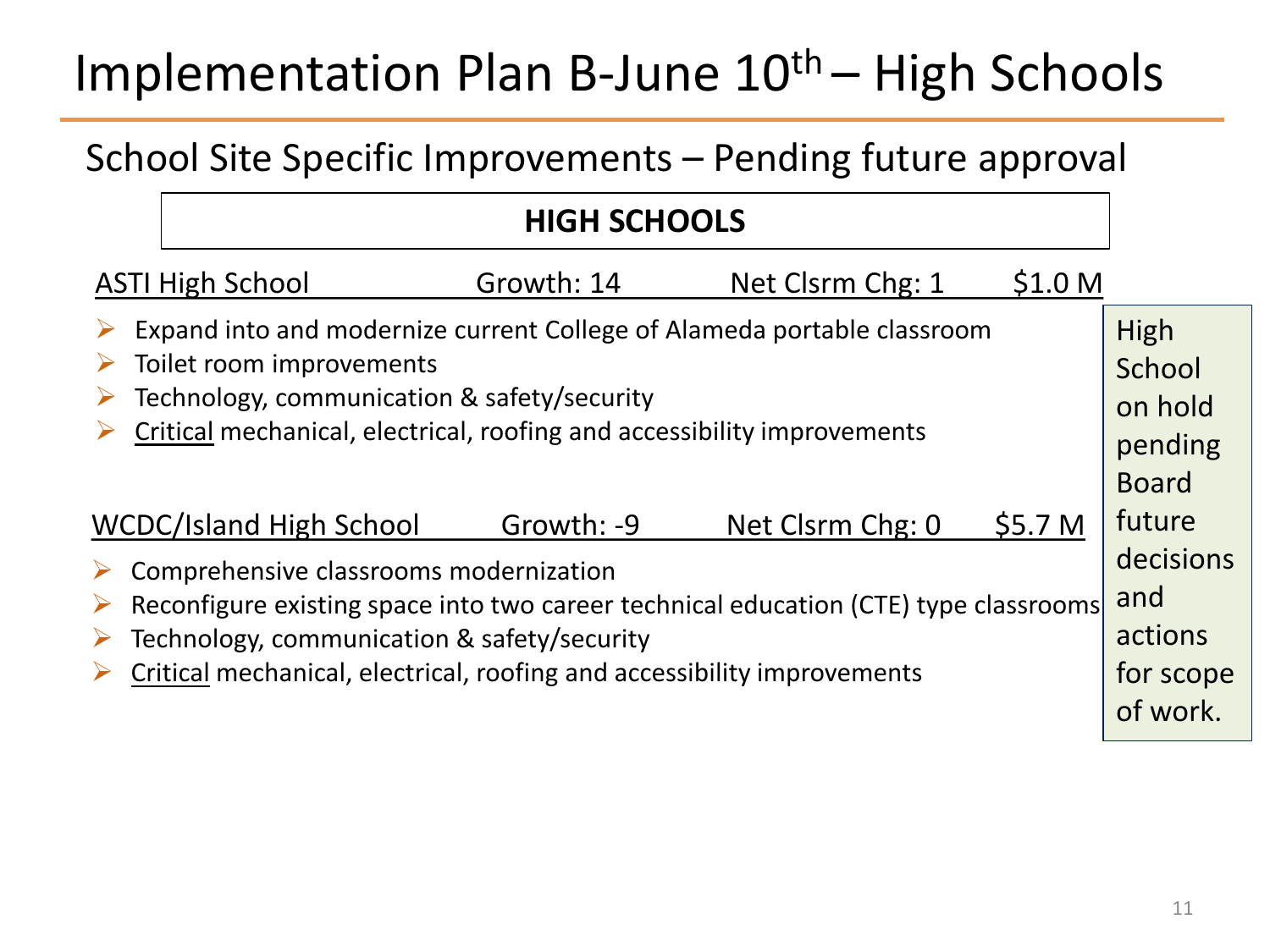# Implementation Plan B-June 10<sup>th</sup>

With a successful bond on November 2014 ballot, it would give AUSD \$179,500,000 worth of bond authority.

- Earmark \$90M of the \$179.5M for future scope of work on the high schools.
- \$89.5M remains in bond authority for AUSD to issue bonds.

Series A Bond Issuance– Spring 2015

- \$89.5M PAR value; cost of issuance approximately 0.75% of PAR
- Net cash to AUSD approximately \$88,828,750
- Projects: Elementary and Middle Schools, Charter Schools

Board to approve the issuance of bonds and the project list prior to any action by Staff.

Board to approve high school scope of work prior to any work by Staff.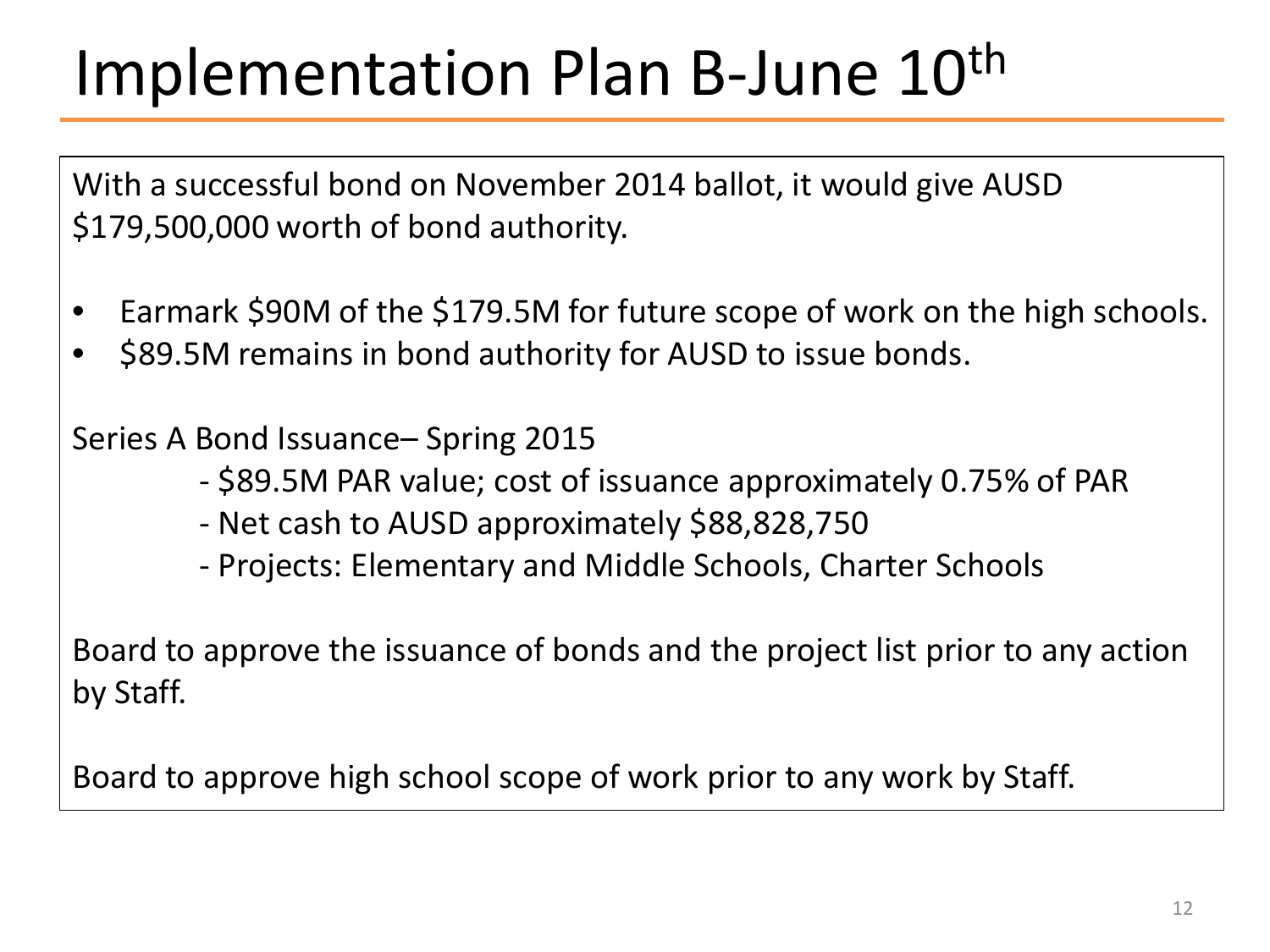# Implementation Plan B-June 10<sup>th</sup>

| <b>Category</b>                                                    | <b>Budgeted</b> |
|--------------------------------------------------------------------|-----------------|
| <b>Bond Authority Amount</b>                                       | \$179,500,000   |
| Less Earmarked bond authority for High Schools (scope tbd)         | 90,000,000      |
| Bond Authority remaining for Series A bond issuance Spring 2015    | \$89,500,000    |
| Less Series A Cost of Issuance - \$89,500,000 PAR value (0.75%)    | 671,250         |
| Funds available to access in Phase I of bond building program      | \$88,828,750    |
| <b>Middle Schools</b><br>11,246,166                                |                 |
| <b>Elementary Schools</b><br>49,796,110                            |                 |
| <b>Charter Schools</b><br>3,662,413                                |                 |
| Less Middle, Elementary, Charter Schools subtotal                  | \$64,704,689    |
| Less Escalation costs (2 years at 5% per year of project estimate) | 6,470,469       |
| Less Contingency Fee, 10% of Series A issuance amount              | 8,950,000       |
| <b>Estimated Total Series A Expense</b>                            | \$80,125,158    |
| <b>Estimated funds remaining from Series A issuance</b>            | \$8,703,592     |
| Photovoltaic (Solar) and Sustainability Allocation (tbd)           |                 |